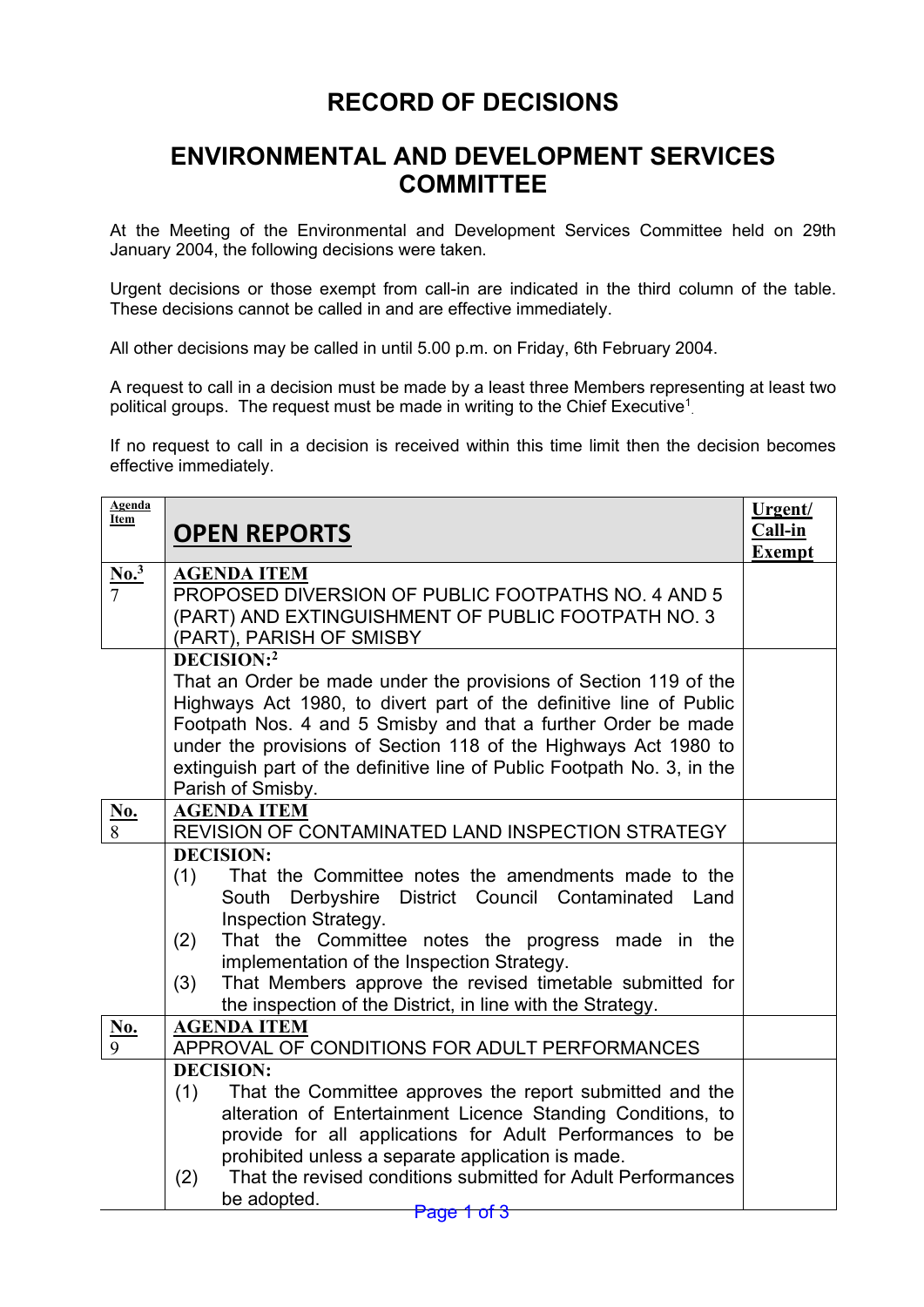|                         | (3)<br>That any applications received for such entertainment be<br>brought to the attention of all Members, so that they might         |  |
|-------------------------|----------------------------------------------------------------------------------------------------------------------------------------|--|
|                         | review the application and raise objection at the Appeals and<br>Licensing Committee, should they so wish.                             |  |
|                         | That approval of non-contentious applications be delegated to<br>(4)                                                                   |  |
|                         | Officers (where all conditions are met and no objections are                                                                           |  |
|                         | received).                                                                                                                             |  |
|                         | (5)<br>That where objections are received, the matter be referred to                                                                   |  |
|                         | the Appeals and Licensing Committee, for determination.                                                                                |  |
| <u>No.</u><br>10        | <b>AGENDA ITEM</b><br><b>VEHICLE DISPOSAL SCHEME</b>                                                                                   |  |
|                         | <b>DECISION:</b>                                                                                                                       |  |
|                         | That the Committee approves the Vehicle Disposal Scheme, as                                                                            |  |
|                         | submitted.                                                                                                                             |  |
| <u>No.</u>              | <b>AGENDA ITEM</b>                                                                                                                     |  |
| 11                      | SWADLINCOTE TOWN CENTRE STUDY AND MASTERPLAN                                                                                           |  |
|                         | <b>DECISION:</b>                                                                                                                       |  |
|                         | (1)<br>That the architects Race, Cottam and Associates and their                                                                       |  |
|                         | team be commissioned by Wm. Morrison Supermarkets to                                                                                   |  |
|                         | undertake the Swadlincote Town<br>Centre Study and                                                                                     |  |
|                         | Masterplan, to the value of £90,000.                                                                                                   |  |
|                         | That the Council allocates £4,800 to cover the cost of the land<br>(2)                                                                 |  |
|                         | survey in the event that the terms of the Section 106                                                                                  |  |
|                         | Agreement are not triggered.                                                                                                           |  |
|                         | That the Design and Conservation Officer acts as the<br>(3)<br>Council's Project Manager to oversee the production of the              |  |
|                         | Swadlincote Town Centre Study and Masterplan.                                                                                          |  |
|                         | <b>AGENDA ITEM</b>                                                                                                                     |  |
| $\frac{\text{No.}}{12}$ | TREES AND DEVELOPMENT (SUPPLEMENTARY PLANNING                                                                                          |  |
|                         | <b>GUIDANCE)</b>                                                                                                                       |  |
|                         | <b>DECISION:</b>                                                                                                                       |  |
|                         | (1)<br>That the draft supplementary planning guidance note relating<br>to trees and development be circulated for public consultation, |  |
|                         | so such parties as deemed appropriate.                                                                                                 |  |
|                         | That the results of the consultation exercise be reported to a<br>(2)                                                                  |  |
| <u>No.</u>              | future Meeting of the Committee.<br><b>AGENDA ITEM</b>                                                                                 |  |
| $\overline{15}$         | REPORT FROM THE COMPOST SCHEME REVIEW WORKING                                                                                          |  |
|                         | <b>PANEL</b>                                                                                                                           |  |
|                         | <b>DECISION:</b>                                                                                                                       |  |
|                         | That the Committee accepts the report and conclusions of the                                                                           |  |
|                         | <b>Compost Scheme Review Working Panel.</b>                                                                                            |  |
| No.                     | <b>AGENDA ITEM</b>                                                                                                                     |  |
| 14                      | <b>VOLUNTARY CODE OF BEST ENVIRONMENTAL PRACTISE</b>                                                                                   |  |
|                         | FOR THE FAST FOOD INDUSTRY AND NEW BEST VALUE<br>PERFORMANCE INDICATOR FOR STREET CLEANSING                                            |  |
|                         |                                                                                                                                        |  |